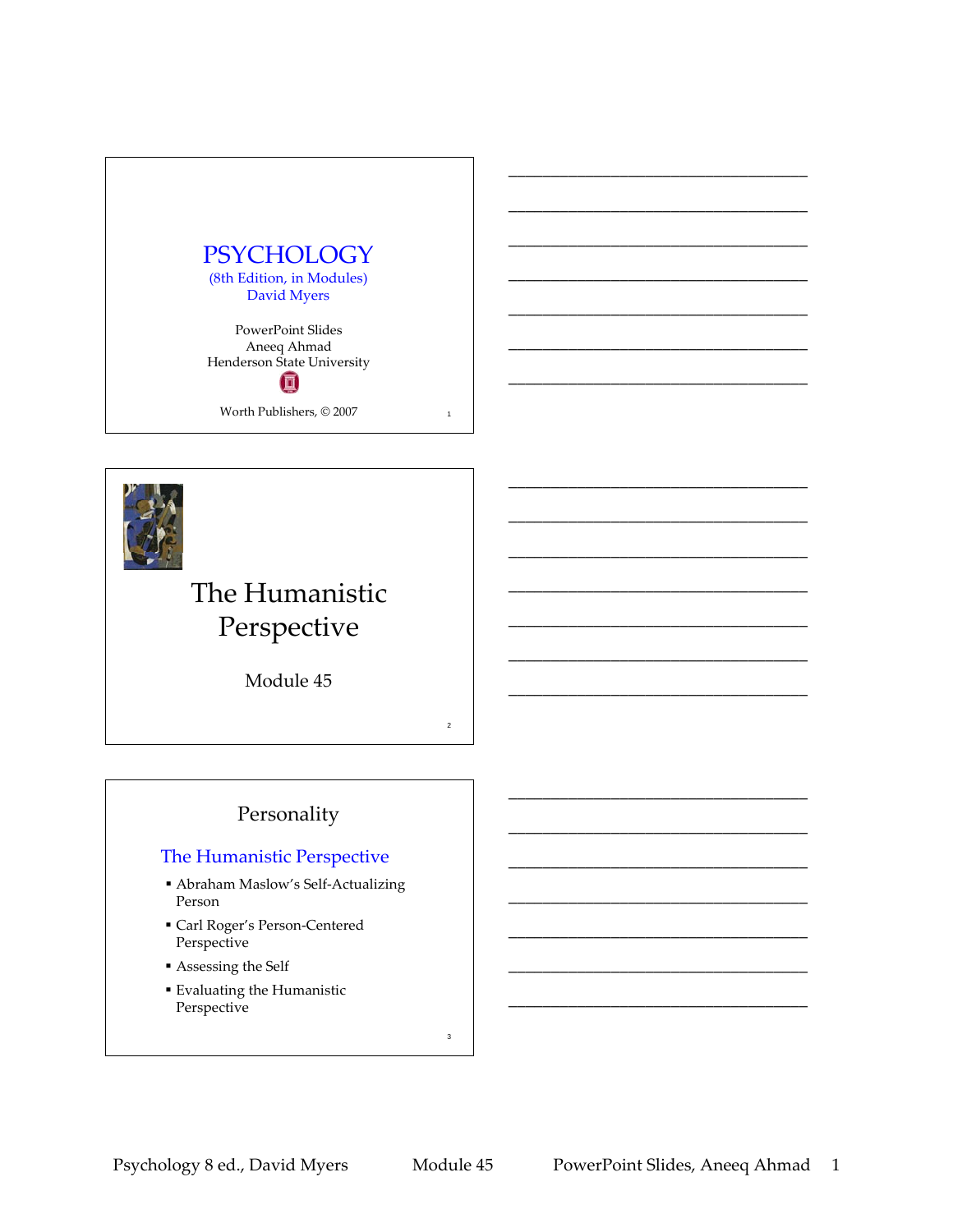### Humanistic Perspective

By 1960s psychologists had become discontented with Freud's negativity and the mechanistic psychology of the behaviorists.



(1908‐1970)

(1902‐1987)

Self‐Actualizing Person

Maslow proposed that we as individuals are motivated by a hierarchy of needs. Starting with physiological needs we try to reach the state of self‐actualization fulfilling our potential.



**OBJECTIVE 45‐1| Summarize Abraham Maslow's concept of self‐actualization, and explain how his ideas illustrate the humanistic perspective.**

\_\_\_\_\_\_\_\_\_\_\_\_\_\_\_\_\_\_\_\_\_\_\_\_\_\_\_\_\_\_\_\_\_\_\_

\_\_\_\_\_\_\_\_\_\_\_\_\_\_\_\_\_\_\_\_\_\_\_\_\_\_\_\_\_\_\_\_\_\_\_

\_\_\_\_\_\_\_\_\_\_\_\_\_\_\_\_\_\_\_\_\_\_\_\_\_\_\_\_\_\_\_\_\_\_\_

\_\_\_\_\_\_\_\_\_\_\_\_\_\_\_\_\_\_\_\_\_\_\_\_\_\_\_\_\_\_\_\_\_\_\_

\_\_\_\_\_\_\_\_\_\_\_\_\_\_\_\_\_\_\_\_\_\_\_\_\_\_\_\_\_\_\_\_\_\_\_

\_\_\_\_\_\_\_\_\_\_\_\_\_\_\_\_\_\_\_\_\_\_\_\_\_\_\_\_\_\_\_\_\_\_\_

\_\_\_\_\_\_\_\_\_\_\_\_\_\_\_\_\_\_\_\_\_\_\_\_\_\_\_\_\_\_\_\_\_\_\_

\_\_\_\_\_\_\_\_\_\_\_\_\_\_\_\_\_\_\_\_\_\_\_\_\_\_\_\_\_\_\_\_\_\_\_

\_\_\_\_\_\_\_\_\_\_\_\_\_\_\_\_\_\_\_\_\_\_\_\_\_\_\_\_\_\_\_\_\_\_\_

\_\_\_\_\_\_\_\_\_\_\_\_\_\_\_\_\_\_\_\_\_\_\_\_\_\_\_\_\_\_\_\_\_\_\_

\_\_\_\_\_\_\_\_\_\_\_\_\_\_\_\_\_\_\_\_\_\_\_\_\_\_\_\_\_\_\_\_\_\_\_

\_\_\_\_\_\_\_\_\_\_\_\_\_\_\_\_\_\_\_\_\_\_\_\_\_\_\_\_\_\_\_\_\_\_\_

# Growth and Fulfillment

Carl Rogers also believed in individual's selfactualization tendencies. Unconditional Positive Regard, he said, was an attitude of acceptance of others amidst their failings.



**OBJECTIVE 45‐2| Discuss Carl Roger's person‐centered perspective, and explain the importance of unconditional positive regard.**

\_\_\_\_\_\_\_\_\_\_\_\_\_\_\_\_\_\_\_\_\_\_\_\_\_\_\_\_\_\_\_\_\_\_\_

\_\_\_\_\_\_\_\_\_\_\_\_\_\_\_\_\_\_\_\_\_\_\_\_\_\_\_\_\_\_\_\_\_\_\_

\_\_\_\_\_\_\_\_\_\_\_\_\_\_\_\_\_\_\_\_\_\_\_\_\_\_\_\_\_\_\_\_\_\_\_

\_\_\_\_\_\_\_\_\_\_\_\_\_\_\_\_\_\_\_\_\_\_\_\_\_\_\_\_\_\_\_\_\_\_\_

6

4